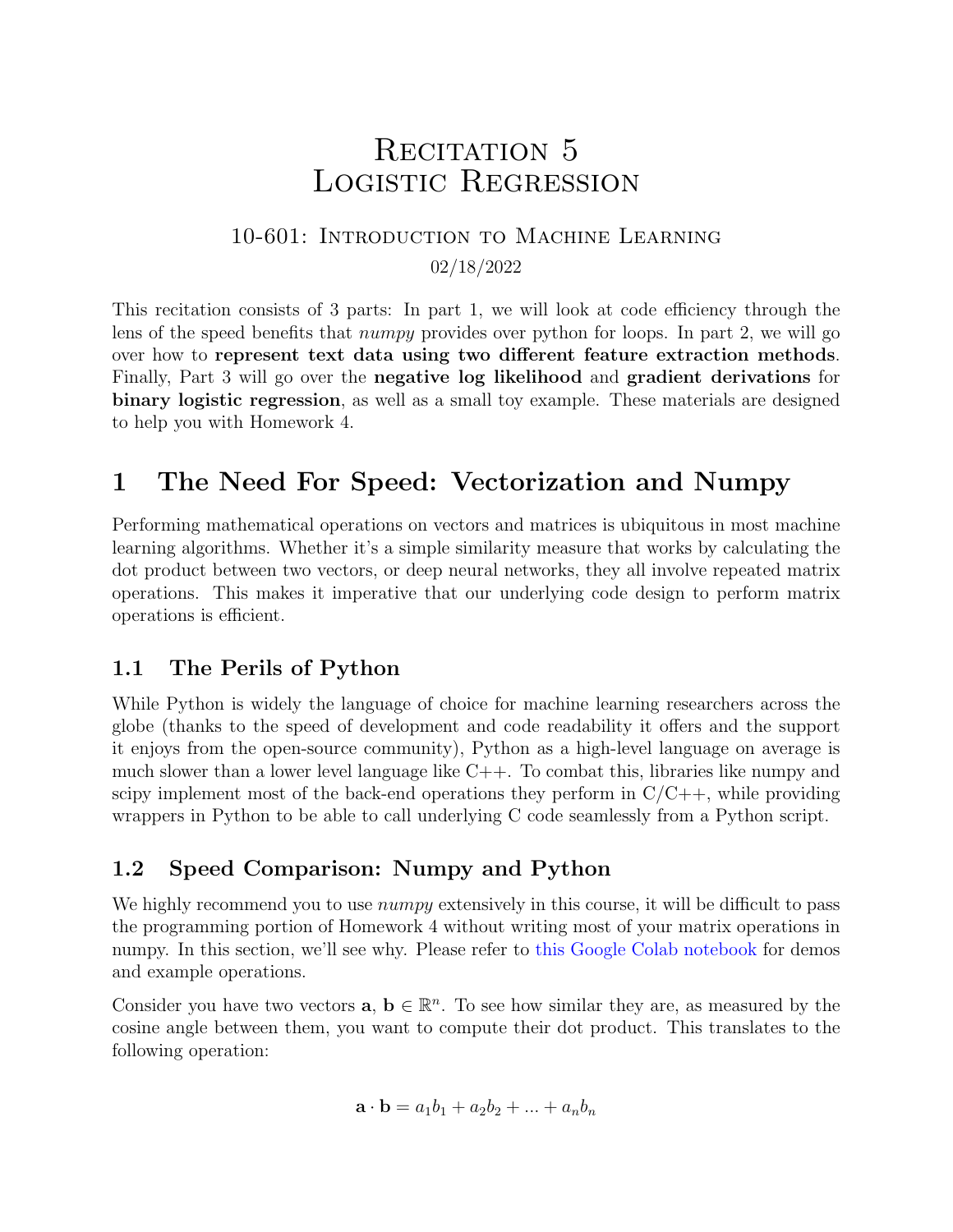When translated to code, notice how the dot product in numpy is a whopping 350x faster than the sequential native for loop in Python!

```
import time
import numpy as np
VECTOR<sub>-SIZE</sub> = int(1e8)a = np.random.rand(VECTOR_SIZE)
b = np.random.rand(VECTOR_SIZE)
start_time = time.time()
ans = np.dot(a, b)end_time = time.time()
print(f''Time taken to compute answer = \{end_time-start_time::.2f\}s")## Output: Time taken to compute answer = 0.18s
ans = 0start_time = time.time()
for i in range(len(a)):
   ans += (a[i] * b[i])end_time = time.time()
print(f"Time taken to compute answer = {end_time-start_time:.2f}s")
## Output: Time taken to compute answer = 68.50s
```
#### 1.3 Useful Numpy Operations

Some operations in numpy that you will find really useful in your assignments are:

- [np.matmul:](https://numpy.org/doc/stable/reference/generated/numpy.matmul.html) Matrix multiplication of two matrices
- [np.unique:](https://numpy.org/doc/stable/reference/generated/numpy.unique.html) Returns unique elements along an axis.
- [np.hstack:](https://numpy.org/doc/stable/reference/generated/numpy.hstack.html) Stack two arrays horizontally (column-wise)
- [np.expand](https://numpy.org/doc/stable/reference/generated/numpy.expand_dims.html)\_dims: Convert a row vector of size n into a matrix of size  $n * 1$  or  $1 * n$
- np.log, np.sum, np.exp, and so on...

Other than the [Colab notebook,](https://drive.google.com/file/d/12VPAEytOB2A9xOgvq5UQjE-wDA2ywTtT/view?usp=sharing) you can also read these two tutorials [\(beginner,](https://numpy.org/doc/stable/user/absolute_beginners.html) [interme](https://numpy.org/doc/stable/user/basics.html)[diate\)](https://numpy.org/doc/stable/user/basics.html) from the official numpy website. For instance, understanding broadcasting is recommended. It will help you debug the shape errors you might face in all future homeworks.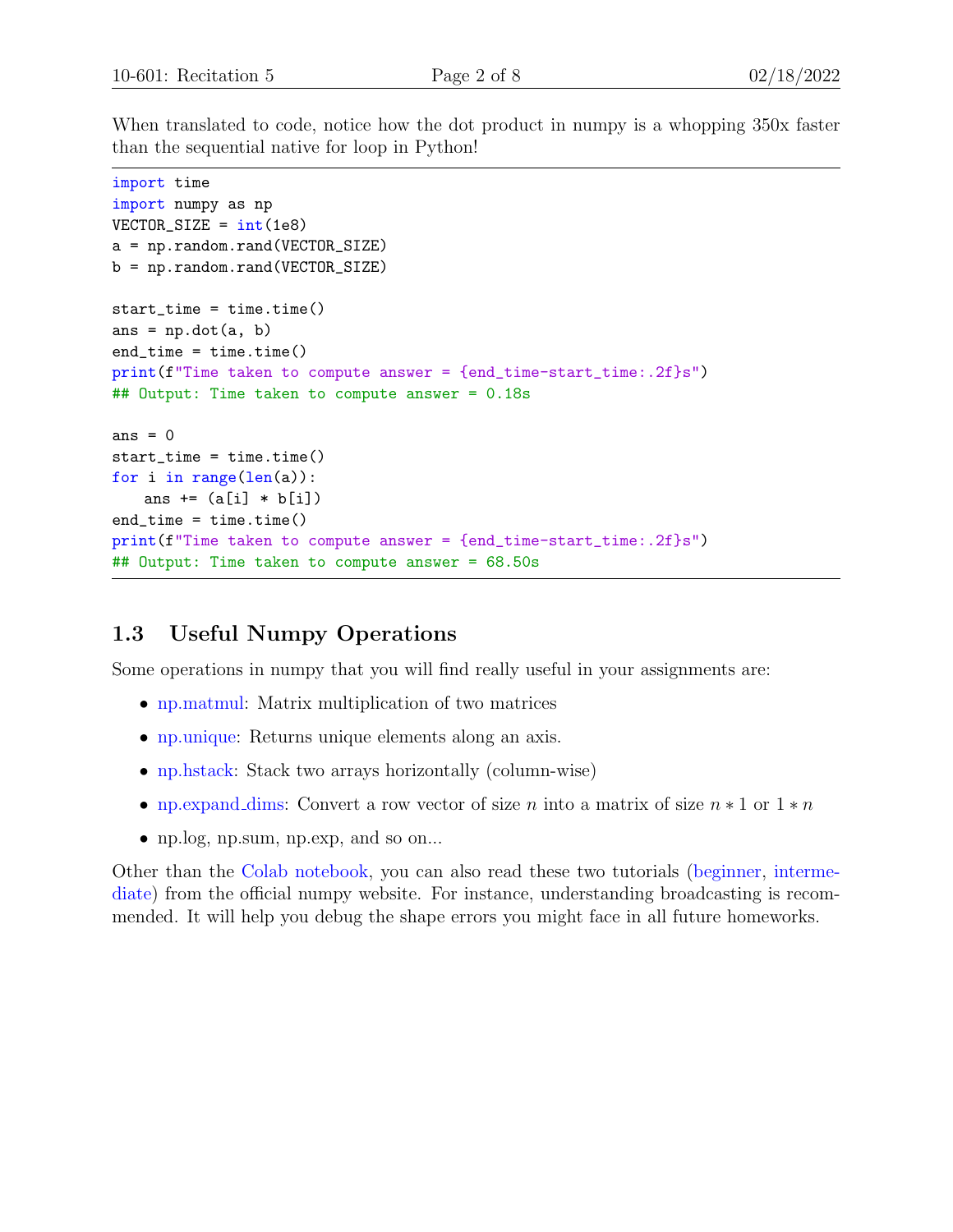## 2 Feature Representation for Sentiment Classification

In many machine learning problems, we will want to find appropriate representations for the inputs of the algorithm we are developing. In Homework 4, we will work on using logistic regression for a sentiment classification task, where our algorithm takes a paragraph of movie review as the input and outputs a binary value denoting whether the review is positive or not. To build an appropriate representation for the input (aka. the review text), we consider two different representations –  $(1)$  a bag-of-word representation and  $(2)$  a representation built using  $Word2vec^1$  $Word2vec^1$  $Word2vec^1$  word embeddings.

In this section, consider a scenario where we are interested in representing the following text:

```
a hot dog is not a sandwich because it is not square (1)
```
We consider the following dictionary (denoted below as **Vocab**) as the set of vocabulary that we will consider. Note that the vocabulary dictionary might not contain all words in the text shown above.

```
dictionary = {
    "the": 0,
    "square": 1,
    "hot": 2,
    "is": 3,
    "not": 4,
    "a": 5,
    "happy": 6,
    "sandwich": 7
}
```
#### 1. Bag-of-words Representation

A bag-of-words representation  $\phi_1(\mathbf{x})$  of text **x** is defined by  $\phi_1(\mathbf{x}) = \mathbf{1}_{\text{occur}}(\mathbf{x}^{(i)}, \text{Vocab})$ , indicating which words in vocabulary Vocab of the dictionary occur at least once in the movie review example  $\mathbf{x}^{(i)}$ . Let  $\mathbf{x}$  be the [sample text](#page-4-0) defined above. Write the bag-ofwords representation of x.

<sup>&</sup>lt;sup>1</sup>You can read more about Word2vec on [this blog](https://towardsdatascience.com/word2vec-research-paper-explained-205cb7eecc30) (or the original [research paper](https://arxiv.org/pdf/1301.3781.pdf) for the enthusiasts!)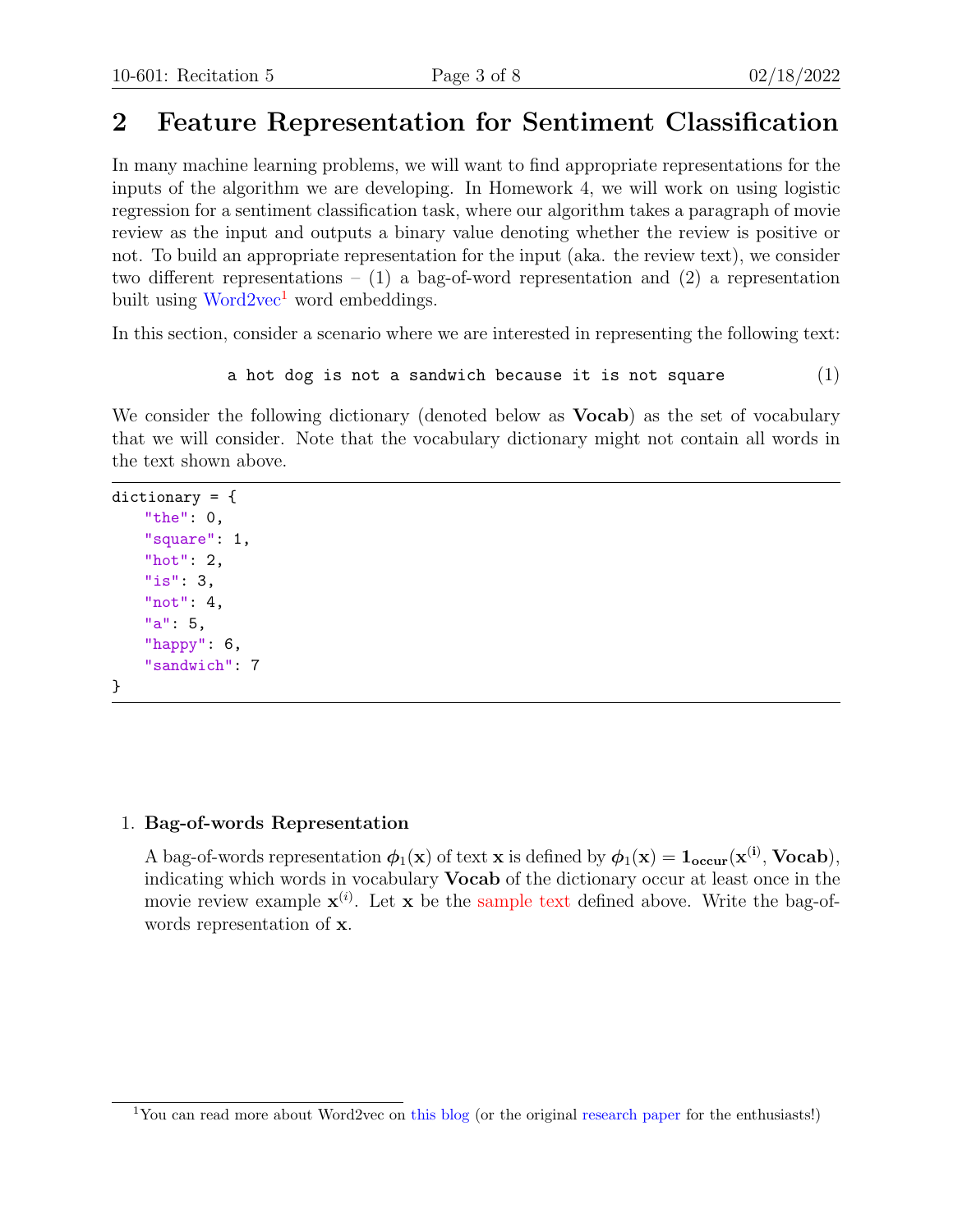#### 2. Word Embedding Based Representation

(a) Word embeddings are reduced dimension vector representations (features) of words. Given a single word in the dictionary, word embeddings can convert it to a vector of fixed dimension. In Homework 4, we will provide a dictionary file specifying pre-computed mappings between every word in Vocab and their corresponding word embeddings. To facilitate better understanding towards word embeddings, we produce a plot showing the spatial relationship between several sample words from the vocabulary used in Homework 4, with their corresponding word embeddings (reduced to 2D vectors from 300D vectors using a technique called PCA we will learn about later in this course!):



Figure 1: Visualization of word embeddings. We select a few positive words (shown in green) and a few negative words (shown in red). To make the plot, we map the highdimensional word representations of these words to 2D space using PCA and then visualize them in the scatter plot above.

Please comment on your observations and findings based on this plot.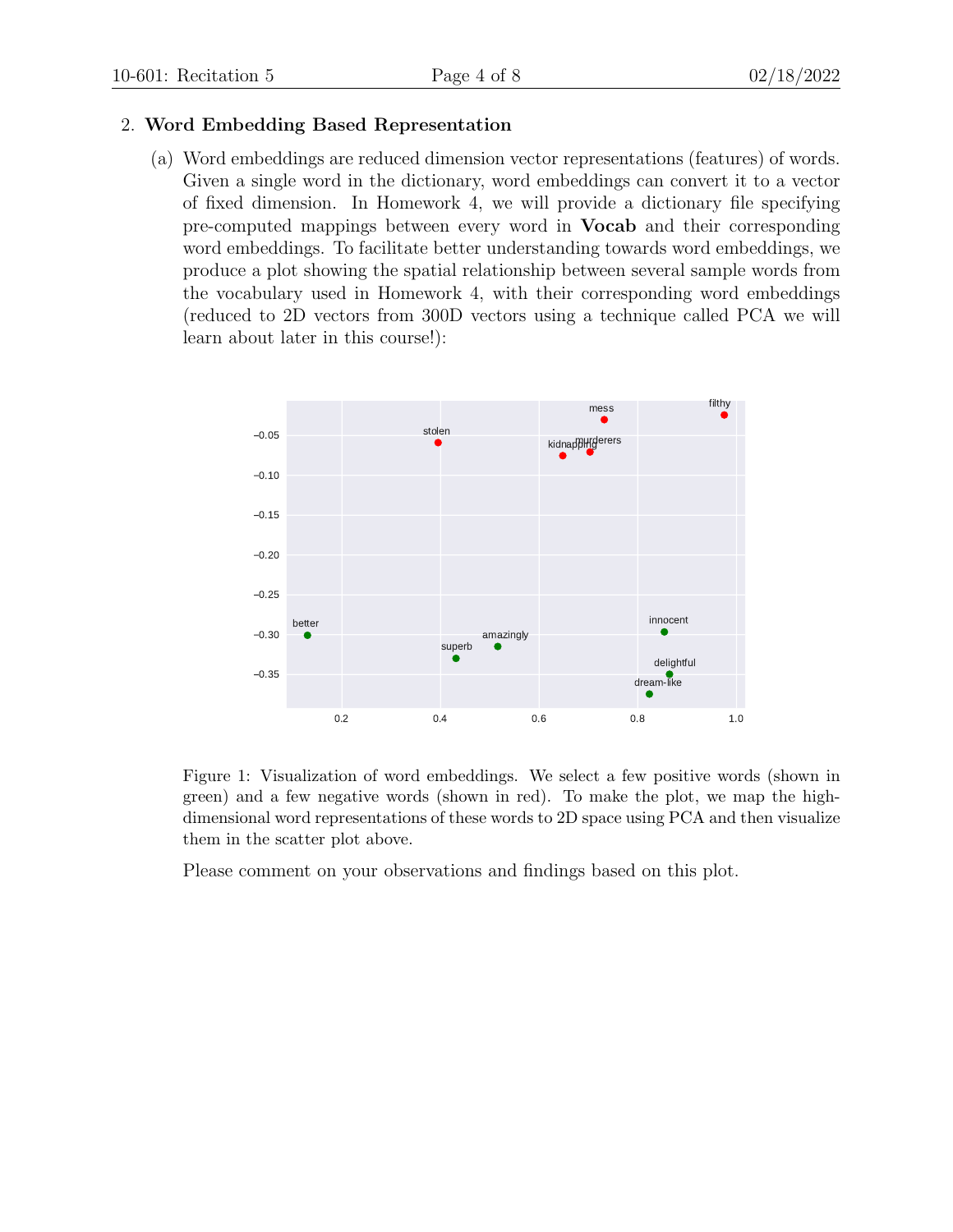(b) Now, we much translate these word embeddings to sentence embeddings (a vector representing the sentence as a whole). One approach to building a sentence embedding is to average out the vector representation of every word in the sentence that is in the dictionary. For example, given text "a hot dog flies like a sandwich", we can find the sentence embedding for this text by taking the average of the vector representation of the words "a", "hot", "a", and "sandwich".

Now suppose we have the following word embedding dictionary for building sentence embeddings (this is a toy example used for illustrative purposes; actual word embeddings will have higher dimensions than this example):

```
dictionary = {
    "the": [0.2, 0.3],
    "square": [0.8, 0.9],
    "hot": [0.1, -0.2],
    "is": [0.1, 0.1],
    "not": [-0.2, -0.3],
    "a": [0.0, 0.0],
    "happy": [0.4, 0.4],
    "sandwich": [0.2, -0.3]
}
```
Write the word embedding based representation of the [sample text](#page-4-0) define above, repeated here for convenience:

```
a hot dog is not a sandwich because it is not square (2)
```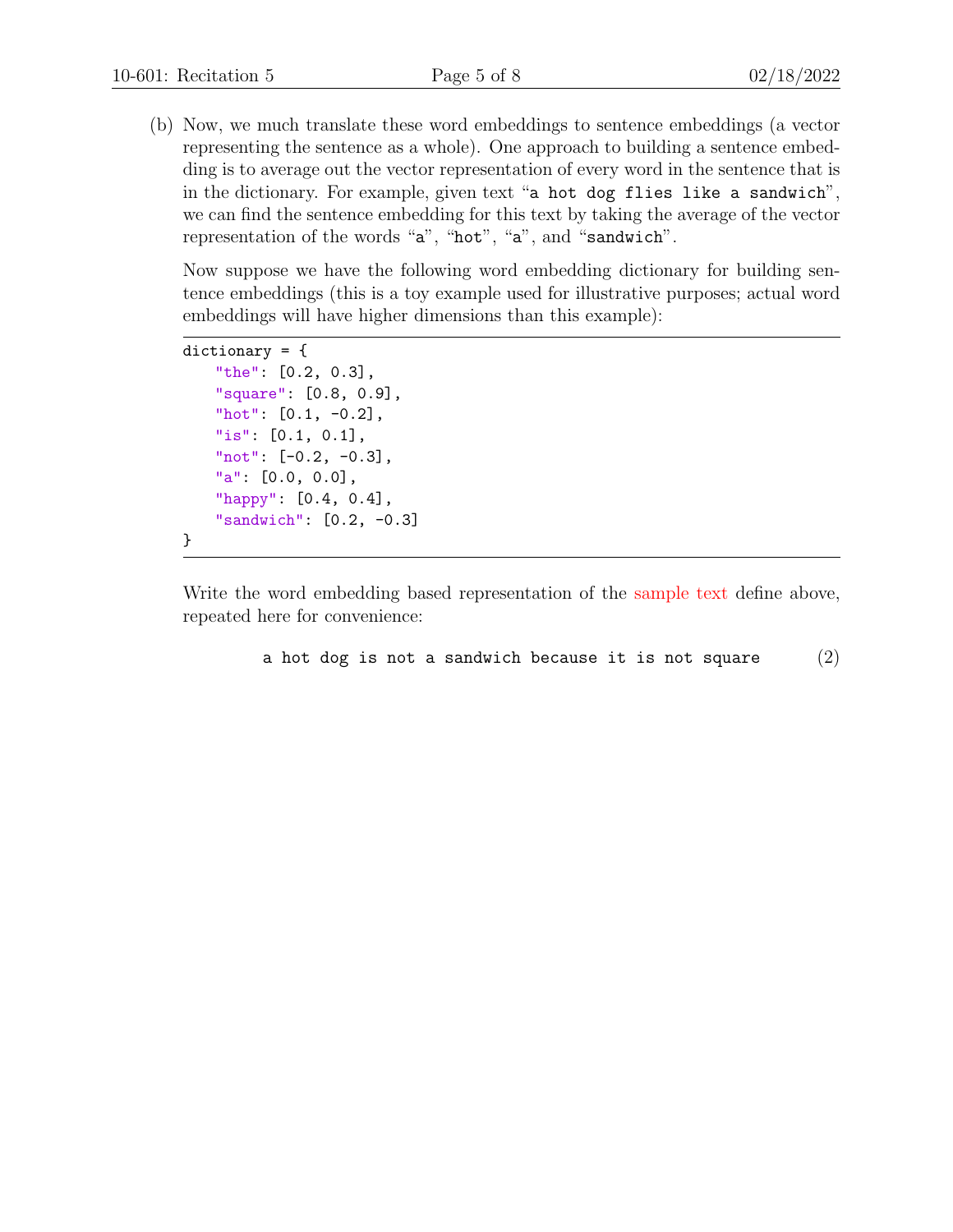## 3 Binary Logistic Regression

Consider the following dataset,

$$
\mathcal{D} = \{ (\mathbf{x}^{(1)}, y^{(1)}), \dots, (\mathbf{x}^{(N)}, y^{(N)}) \} \text{ where } \mathbf{x}^{(i)} \in \mathbb{R}^{M}, y^{(i)} \in \{0, 1\}.
$$

Notice that instead of regressing on continuous variables, as we do in linear regression, we wish to predict on discrete variables, and, more specifically, binary outcomes (this process is called classification). Since we want to take noise into account when making predictions, we will predict the probability of each outcome given some inputs, each denoted  $\mathbf{x}^{(i)}$ . This means that the result of the linear combination of each input,  $\mathbf{x}^{(i)}$  with the parameter vector,  $\theta$ , or,  $\theta^T$ **x**<sup>(i)</sup>, must be manipulated to fit between zero and one. We use the sigmoid function,  $\sigma(\cdot)$ , for this purpose.

Recall that

$$
\sigma(\boldsymbol{\theta}^T \mathbf{x}^{(i)}) = \frac{1}{1 + \exp(-\boldsymbol{\theta}^T \mathbf{x}^{(i)})} = \frac{\exp(\boldsymbol{\theta}^T \mathbf{x}^{(i)})}{1 + \exp(\boldsymbol{\theta}^T \mathbf{x}^{(i)})}.
$$

The conditional probability of  $y^{(i)}$  given  $\mathbf{x}^{(i)}$  is,

$$
p\left(y^{(i)} \mid \mathbf{x}^{(i)}, \boldsymbol{\theta}\right) = \begin{cases} \sigma(\boldsymbol{\theta}^T \mathbf{x}^{(i)}) & y^{(i)} = 1 \\ 1 - \sigma(\boldsymbol{\theta}^T \mathbf{x}^{(i)}) & y^{(i)} = 0 \end{cases}.
$$

We can rewrite this as a single statement,

$$
p\left(y^{(i)} \mid \mathbf{x}^{(i)}, \boldsymbol{\theta}\right) = \sigma(\boldsymbol{\theta}^T \mathbf{x}^{(i)})^{y^{(i)}} (1 - \sigma(\boldsymbol{\theta}^T \mathbf{x}^{(i)}))^{(1 - y^{(i)})}.
$$

Can you show why this is true?

We assume each observation of  $y^{(i)}$  in the data is independent and identically distributed. This means we can write down the likelihood of the data as a product of negative conditional probabilities.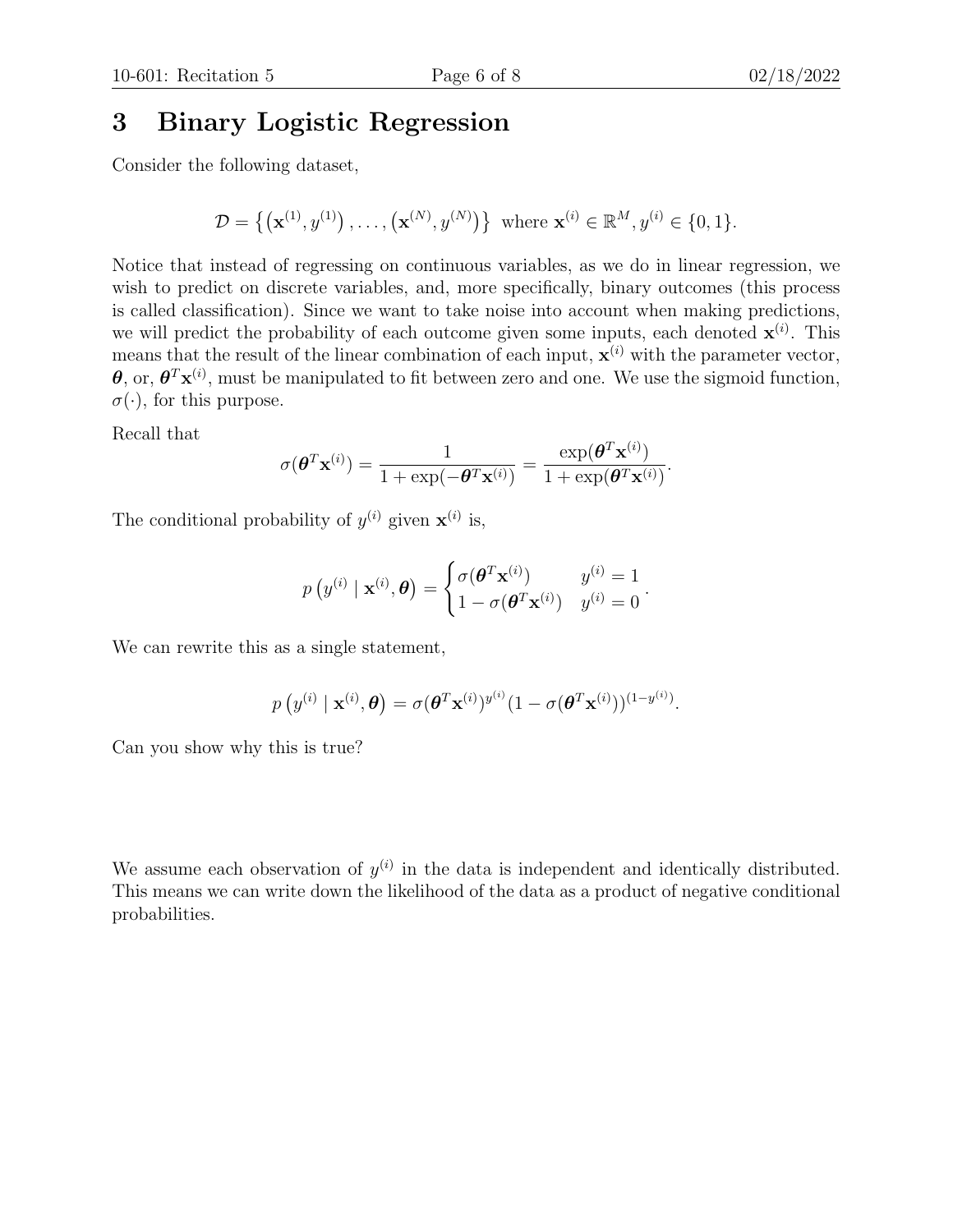Let's plug in the expression for  $p(y^{(i)} | \mathbf{x}^{(i)}, \boldsymbol{\theta})$  and simplify.

In stochastic gradient descent, we use only a single  $\mathbf{x}^{(i)}$ . Given  $\boldsymbol{\phi}^{(i)} = \sigma(\boldsymbol{\theta}^T \mathbf{x}^{(i)})$  and

$$
J^{(i)}(\boldsymbol{\theta}) = -y^{(i)} \log(\boldsymbol{\phi}^{(i)}) - (1 - y^{(i)}) \log(1 - \boldsymbol{\phi}^{(i)})
$$

Show that the partial derivative of  $J^{(i)}(\theta)$  with respect to the jth parameter  $\theta_j$  is as follows:

$$
\frac{\partial J^{(i)}(\boldsymbol{\theta})}{\partial \theta_j} = (\sigma(\boldsymbol{\theta}^T \mathbf{x}^{(i)}) - y^i) x_j^{(i)}
$$

Remember,

$$
\frac{\partial \boldsymbol{\phi}^{(i)}}{\partial \boldsymbol{\theta}_j} = \boldsymbol{\phi}^{(i)} * (1 - \boldsymbol{\phi}^{(i)}) * \frac{\partial \boldsymbol{\theta}^T \mathbf{x}^{(i)}}{\partial \theta_j}
$$